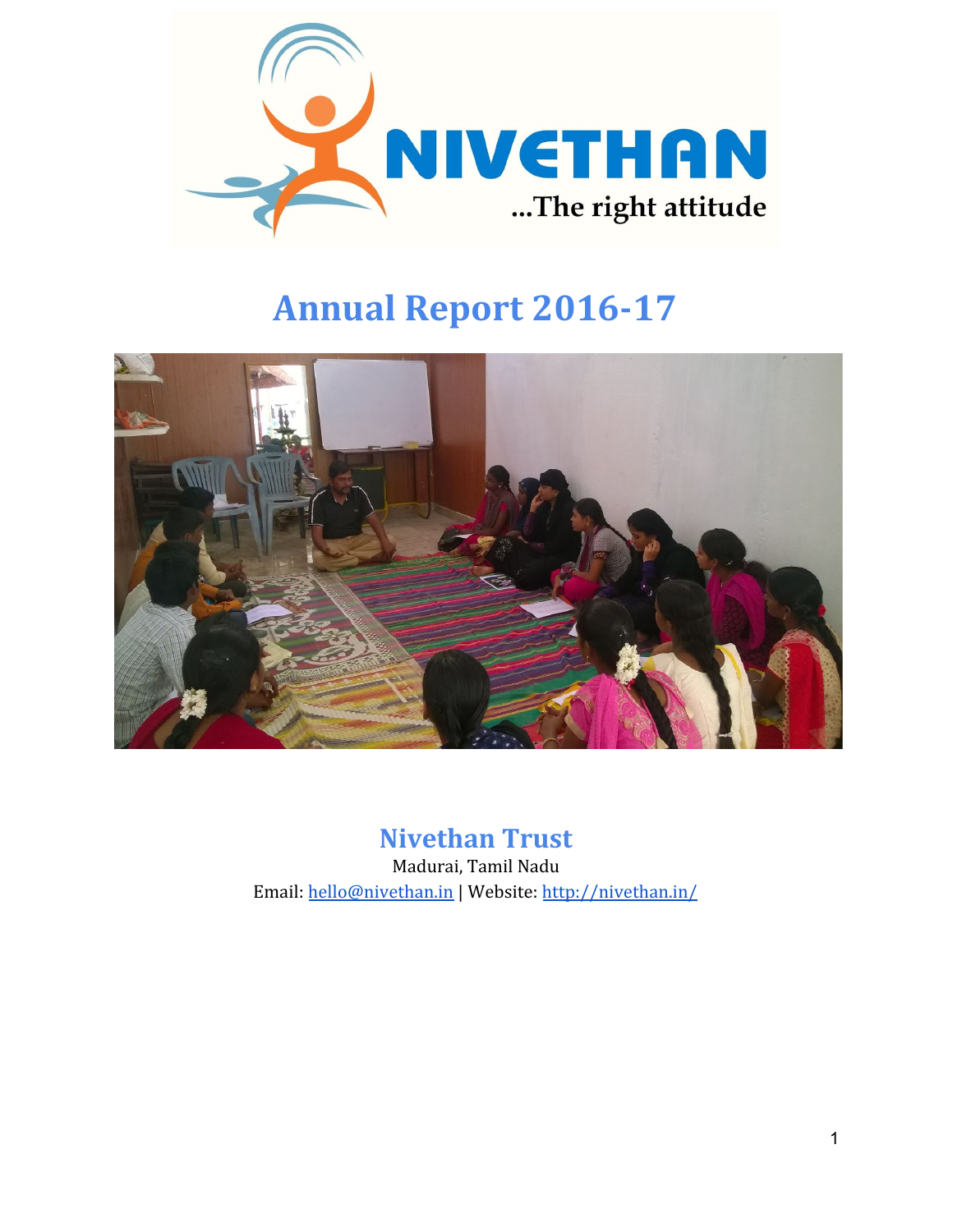Nivethan is a registered Non-Profit Organization based in Madurai, Tamil Nadu state of India. Founded in the year 2006 by a group of socially committed individuals, Nivethan is presently engaged in activities related to emergency relief, healthcare, education and caring elders.

| <b>Name of the Organisation</b> | Nivethan                                          |
|---------------------------------|---------------------------------------------------|
| <b>Type of Organisation</b>     | Nonprofit Organisation                            |
| <b>Founding Year</b>            | 2006                                              |
| Date, Month & Year of           | March 13, 2006                                    |
| <b>Registration</b>             |                                                   |
| <b>Registration Number</b>      | 53/2006                                           |
| <b>Registered as</b>            | Trust                                             |
| <b>Registered under</b>         | Indian Public Trusts Act, 1882                    |
| <b>PAN</b>                      | AABTN1152H                                        |
| <b>Income Tax Exemption</b>     | Registered under 12A & 80G of the Income Tax Act, |
|                                 | 1961.                                             |
|                                 | C.No: 464/154/2008-09/CIT-I                       |

# **A. Nurture Merit Program**

Nivethan Trust, with support from its donors, well-wishers and volunteers, since 2011, have been supporting students from economically backward families and studying in corporation schools in Madurai. We provide both financial support and non-financial support like mentoring sessions, subject classes, counselling and life skills education.

Students after their tenth class from corporation schools are selected based on their 10th public exam marks followed by individual house visits to verify their economic situation.

#### **1. Scholarships distribution**

This academic year (2016-2017), Nivethan Trust has supported 24 students who are in class 12 and College 1st year. An amount of Rs. 55,000, was disbursed as scholarship to 17 Girls and 7 Boys.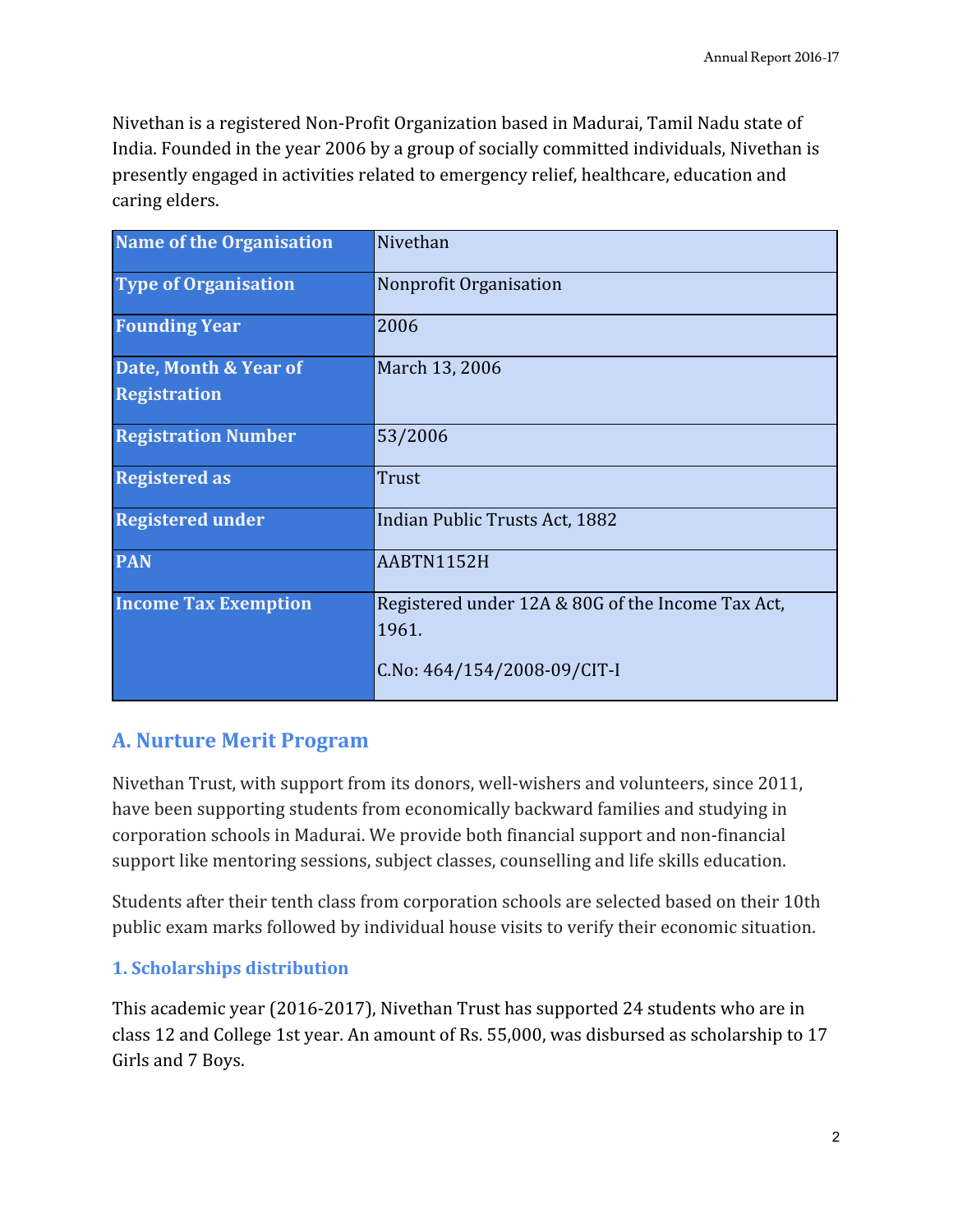

#### **2. Training & Mentoring Sessions:**

The students also received regular mentoring and support sessions. Various volunteers rendered their support in meeting the students and offering academic support and coaching them on various academic and life skills, career guidance and counselling.

## **B. Our work on Thalassemia**

We continue to support and offer referral services to children who are suffering from Thalassemia. We provide counselling and education to the parents and refer them to Government hospital so that they can continue treatment and go for bone marrow treatment (BMT) at the hospital.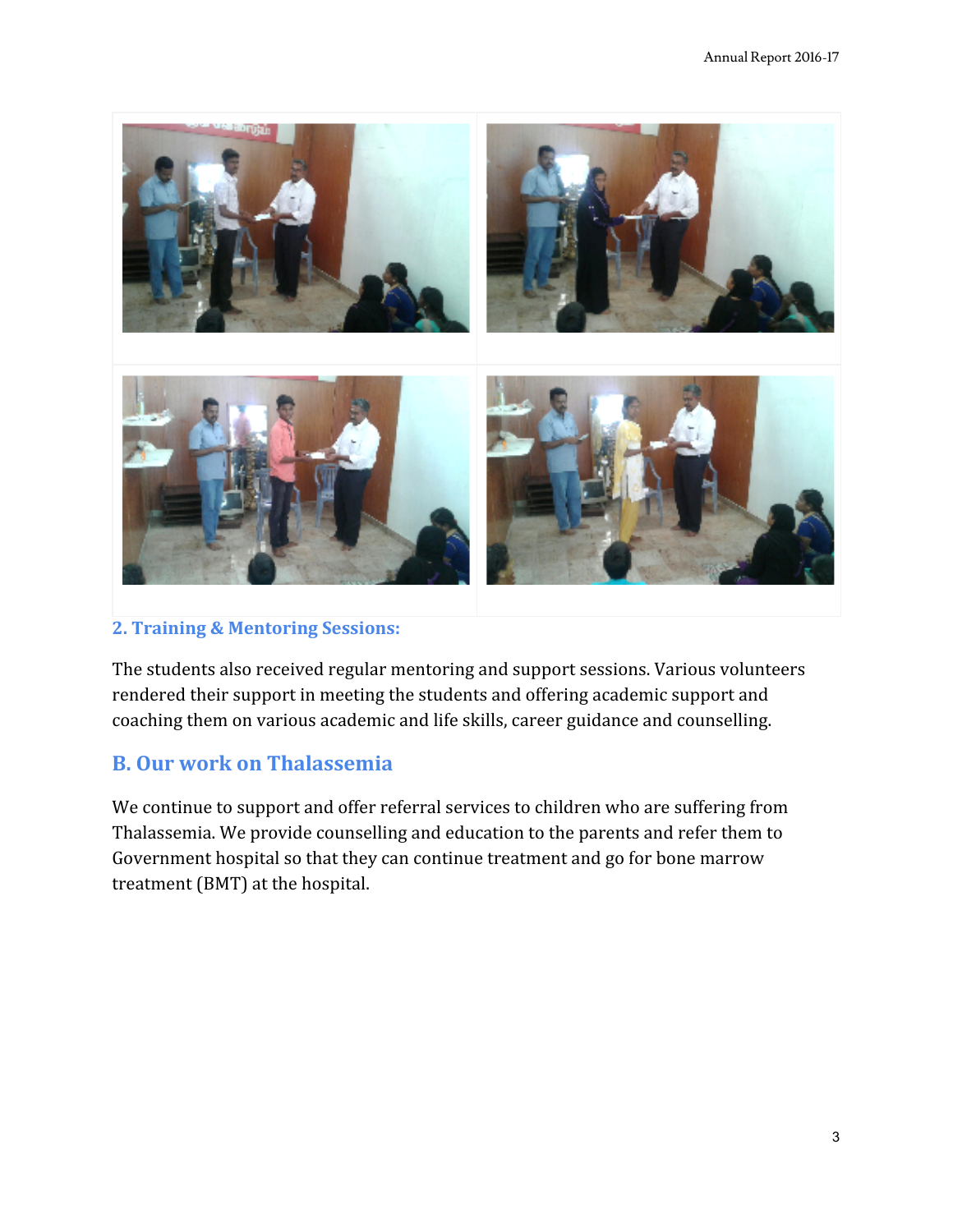# **Financials (2016-2017)**

Statement of Income & Expenses

#### **Income:**

Donations received- INR 45,350

Interest/ Other Income - INR 1803

Total Income- INR 47,153

#### **Expenses:**

Nurture Merit Program- INR 38,000

Other Expenses- INR 6564

Total Expenses- INR 44, 564

### **Our Plans (2017-2018)**

- **Nurture Merit Program**: We realize the continuous need and demand to offer support to the students both financially and otherwise. We will continue our scholarship distribution through this program and also provide mentoring support to students based on need and requirement.
- **Communication & Documentation:** We understand the need to document the best practices and share our progress to our well-wishers, donors and other stakeholders. We will ensure frequent updates and communication is made to our network.
- **Friends of Nivethan:** With our growing community of supporters, we would be forming an informal network of friends who contribute to Nivethan trust in various ways. This would help us both to engage them and keep them updated and communicate in a timely manner.

#### **Our Partners**

- Rajaji Government Hospital, Madurai
- Sankalp India Foundation, Bangalore
- Cure2Children Foundation, Italy
- Serve the Needy, Hyderabad